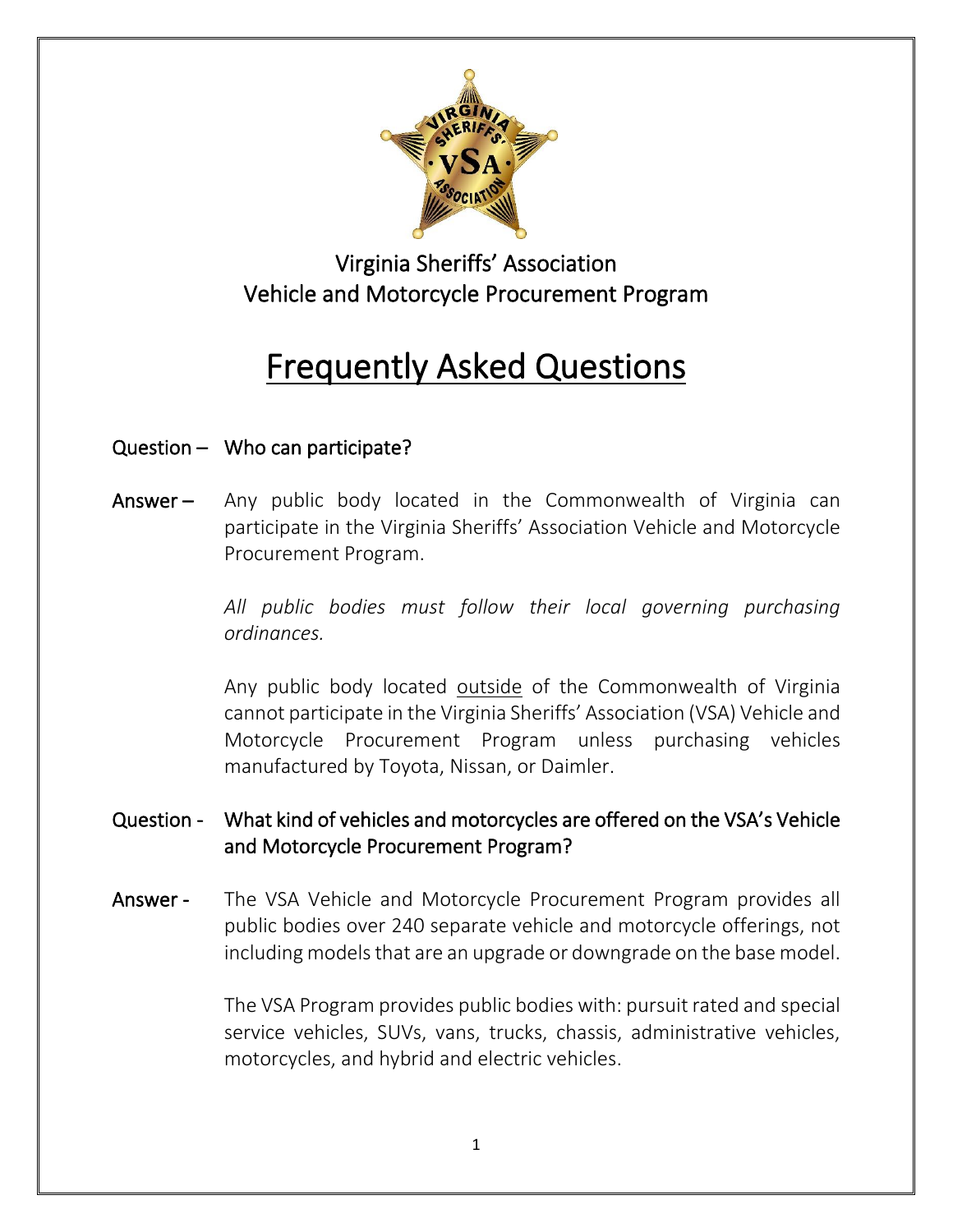The VSA Program has secured contracts with Daimler, Ford, General Motors, Harley-Davidson, Nissan, and Stellantis (formerly Fiat Chrysler).

#### Question - Does a local public body have to register or become a member of the Virginia Sheriffs' Association?

Answer - No. All public bodies can participate in the VSA's Vehicle and Motorcycle Procurement Program without joining or becoming a member of the Virginia Sheriffs' Association.

> There is no registration with the Virginia Sheriffs' Association required and no registration fee required.

#### Question - Is there a commission fee?

Answer - Yes. Dealers must include a three quarters of one percent (.0075) commission fee in their final base Bid prices, and their quotes to buying agencies, and pricing for all additional options, excluding any state regulated fees including tags. The three quarters of one percent fee will be incorporated into, and made a part of, the total invoice amount and shall not be treated or added as a separate line item. Fees are based on the total invoice cost of the new vehicle or motorcycle, excluding tradeins.

> Trade-ins and other exchanges will not reduce or impact the VSA commission fee calculation. No other administrative fee(s) will be applicable to any transaction relative to this contract.

> This commission fee is non-negotiable and will be collected on all purchase orders using the VSA Vehicle and Motorcycle Procurement Program.

> This commission fee is used by the Virginia Sheriffs' Association to continue to support all sheriffs' offices in the Commonwealth of Virginia with ongoing support, education, and necessary training.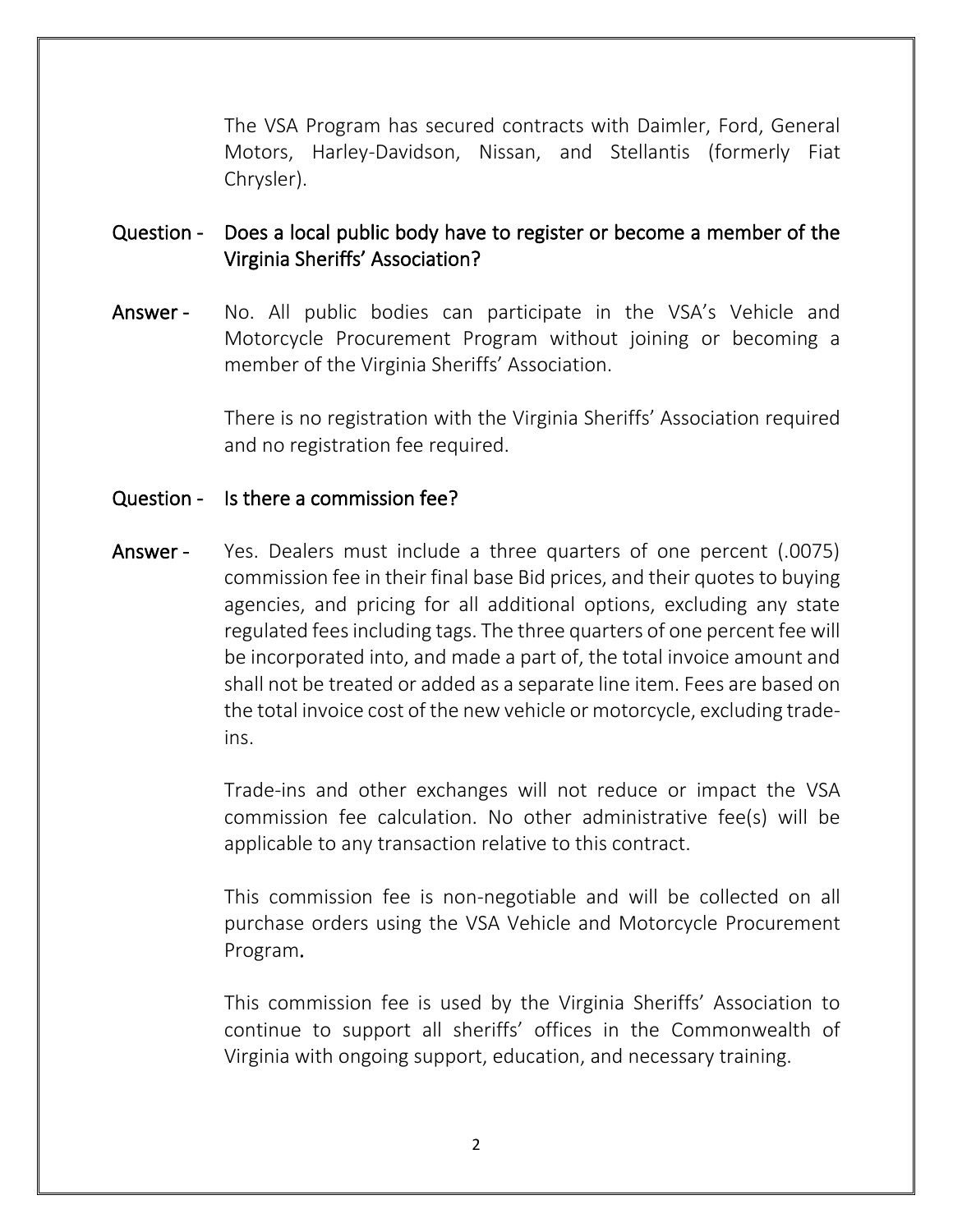### Question - Can the Virginia Sheriffs' Association help with an Interlocal Purchasing Agreement (ILA) or Master Agreement?

- Answer Yes! Please contact Jason Bennett, Virginia Sheriffs' Association, at 919-459-8195 or at *jbennett@virginiasheriffs.org* to begin the process of having an ILA or Master Agreement established for your county or city.
- Question How does the Virginia Sheriffs' Association choose the vehicle and motorcycle dealers on this Vehicle and Motorcycle Procurement Program?
- Answer The Virginia Sheriffs' Association conducts a solicitation for dealer participation. The VSA sends out over 400 solicitations statewide to vehicle and motorcycle dealerships asking to participate in the VSA's Vehicle and Motorcycle Procurement Program.

The VSA develops, with the assistance of Virginia vehicle and motorcycle dealers and manufacturers, vehicle specifications that are most popular with public bodies. Once these vehicle specifications are developed, the VSA goes out to bid on each vehicle and motorcycle.

After a comprehensive vetting and competitively bidding process, the Virginia Sheriffs' Association's Vehicle Advisory Committee meets to review all submitted bids per vehicle and motorcycle specification. The Association awards contracts per vehicle and motorcycle to the most responsible and responsive bidding vehicle and motorcycle dealership with the lowest bid.

#### Question - How long are the VSA's Vehicle and Motorcycle Procurement contracts effective?

Answer - All contracts are effective for 365 days. All contracts become effective on October 9<sup>th</sup> and will expire on October 8<sup>th</sup> the next year. A contract may be renewed by mutual agreement between the VSA and the Contractor, at the sole option and discretion of the VSA, for up to two additional consecutive years, on a year-to-year basis.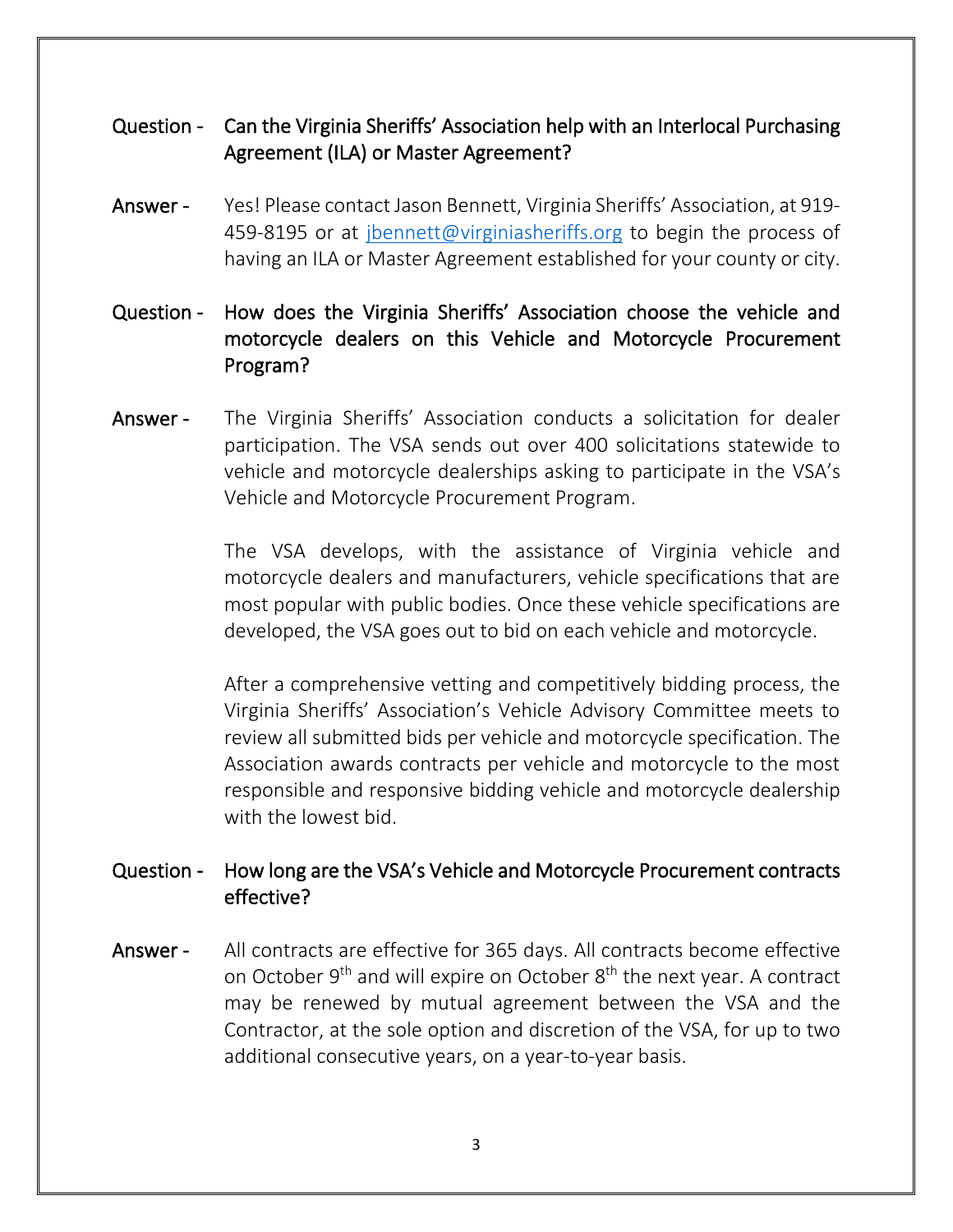The VSA has worked with each vehicle and motorcycle manufacturer to ensure all VSA pricing is locked in for one full contract year, despite instances when any changes in a vehicle or motorcycle's model year occur. There are few exceptions of price increases which the VSA will accept on per vehicle and motorcycle basis.

#### Question - What is a Zone Delivery Map and are delivery charges included?

Answer - A Zone Delivery Map is a document created by the Virginia Sheriffs' Association to break the Commonwealth up into four separate delivery zones. By creating this Zone Map, the VSA can ensure every county and city public body can receive the best pricing which includes delivery to either the public body or the upfitter of the public body's choice.

> To find which delivery zone your county or city is in, please visit the Procurement tab located at www.vasheriff.org. Each vehicle and motorcycle on the program will have 4 prices, each broken up by delivery zone. Please match up the delivery zone your public body is located in with the price for each vehicle and motorcycle.

> If a public body would like to pick up their vehicle from the dealership, there is a special delivery zone named as such on each contract award that does not change delivery fees.

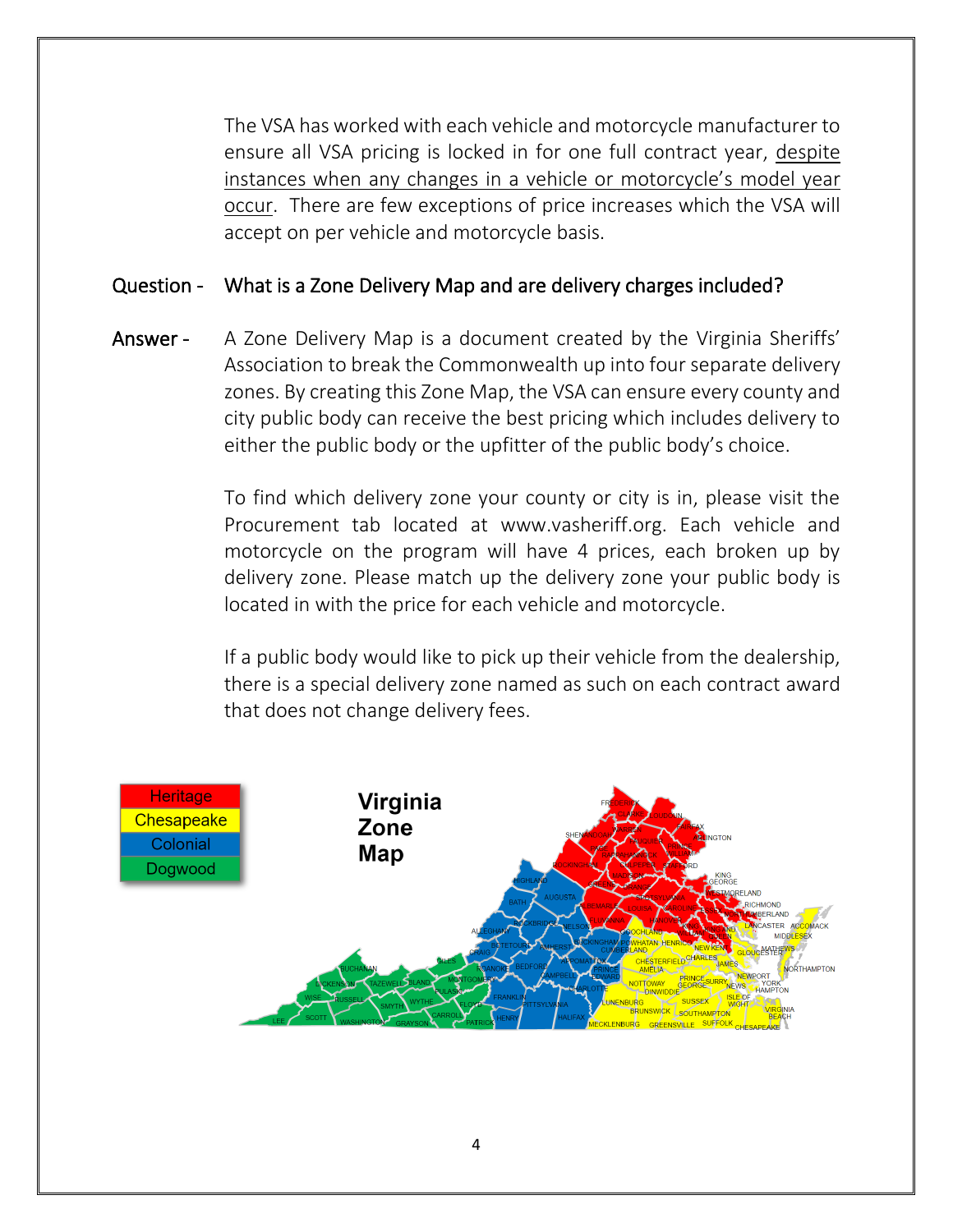#### Question - What are the steps to use the Virginia Sheriffs' Association Vehicle and Motorcycle Procurement Program?

Answer - Step 1 - Access the Virginia Sheriffs' Association's Vehicle and Motorcycle Procurement Program's website. You can access the website by typing [https://vasheriff.org/procurement/vehicle](https://vasheriff.org/procurement/vehicle-motorcycle-procurement-program/)[motorcycle-procurement-program/](https://vasheriff.org/procurement/vehicle-motorcycle-procurement-program/) into your internet browser window.

> On the VSA Vehicle and Motorcycle Procurement website, you will find all vehicle and motorcycle contracts, all available vehicles and motorcycles listed on our program, the price for each vehicle and motorcycle, an easy-to-use dealer directory, the VSA Delivery Zone Map, and much more. Everything you will need to procure a vehicle or motorcycle off the VSA Program is found on this website.

> Step 2 - Find the vehicle(s) or motorcycle(s) you are looking to purchase using the VSA Procurement webpage and click on the type of vehicle or motorcycle description within the body of the page that best describes the type of vehicle or motorcycle you are looking to purchase. Next you will see a list of all available vehicles and motorcycles under that type broken up by manufacturer.

#### **Vehicles and Motorcycles Offered**

(October 9, 2021 - October 8, 2022)

Please Note: Additional models are offered as a model upgrade/downgrade within the base item number under Bid 22-05-0917. These models will be specified for each item number.

| <b>Chassis</b>                    | ⋗ | <b>Electric and Hybrid</b>      |
|-----------------------------------|---|---------------------------------|
| <b>Motorcycles</b>                | ↘ | <b>Passenger Vehicles</b>       |
| <b>Police Rated Vehicles</b>      |   | <b>Special Service Vehicles</b> |
| <b>SUV<sub>s</sub></b>            |   | <b>Trucks</b>                   |
| <b>Vans - Cargo and Passenger</b> | ↘ |                                 |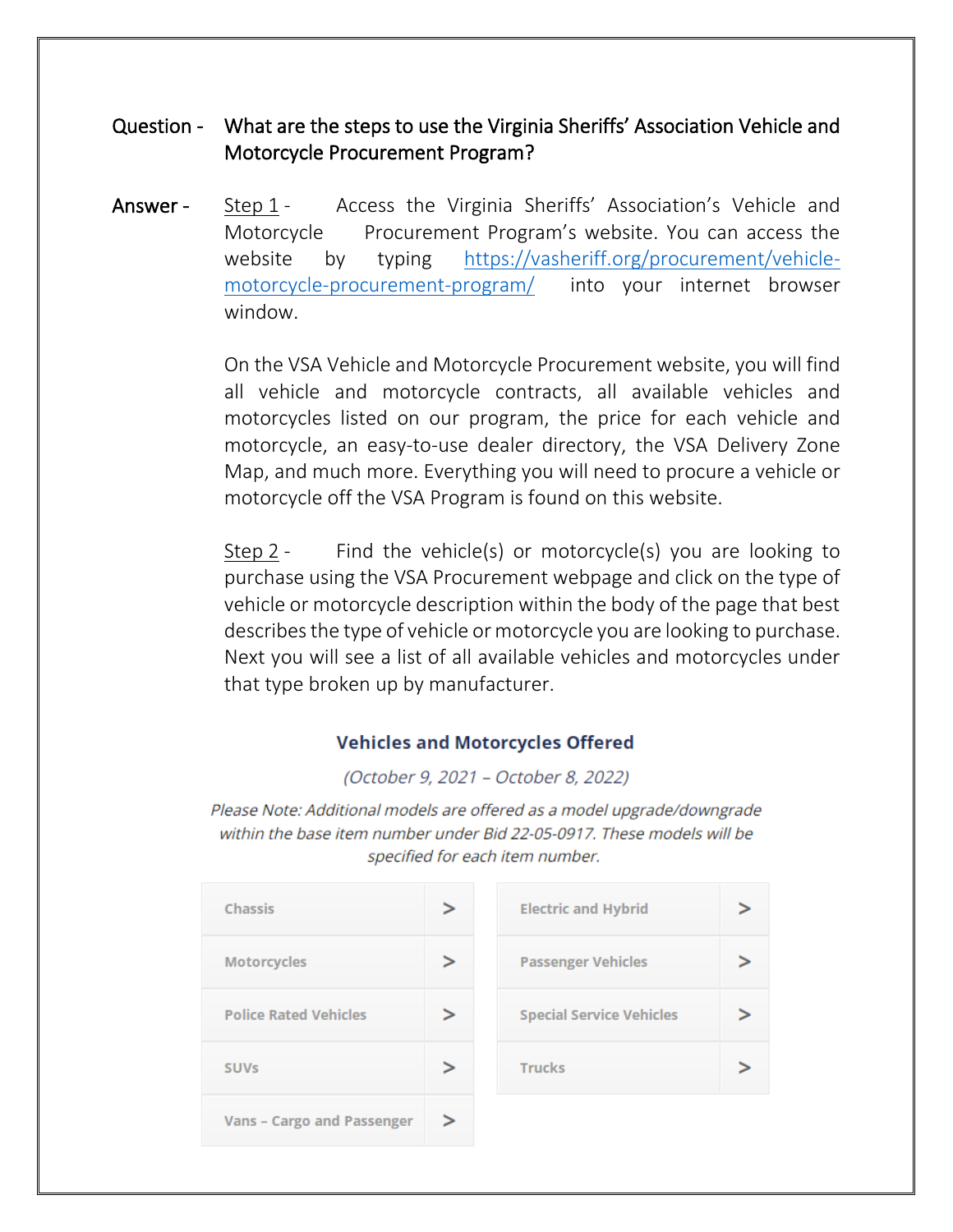Next, click on the vehicle or motorcycle you are looking to purchase. You will then see all the information you need to begin your purchase such as the contracted dealer name, the price of the vehicle broken up by delivery zone, option information, and more.

Step 3 - Locate your delivery zone that corresponds to your county or city location. Once you have located the vehicle(s) or motorcycle(s) you are looking to purchase, and your delivery zone, you will see the name of the dealership that won that vehicle or motorcycle's contract.

| <b>Bid Award</b><br>Contract: 22-05-0917, Vehicle and Motorcycle Procurement<br>Group: Chassis |         |                                                                                                                                                        | Name of<br><b>Awarded</b><br><b>Dealership</b> |                                                                                                                         | <b>Click here for</b><br>information on<br>vehicle options |                                             |  |
|------------------------------------------------------------------------------------------------|---------|--------------------------------------------------------------------------------------------------------------------------------------------------------|------------------------------------------------|-------------------------------------------------------------------------------------------------------------------------|------------------------------------------------------------|---------------------------------------------|--|
|                                                                                                |         |                                                                                                                                                        |                                                |                                                                                                                         |                                                            |                                             |  |
|                                                                                                |         |                                                                                                                                                        |                                                | Description: Manufacturer's standard base model spert cations and current model year for model/model number listed.     |                                                            |                                             |  |
| Zone                                                                                           | Rank    | models are a model upgrade/downgrade to the base<br>Cylinder; Model MXCC74: 3500XD 170"WB 4 Cylluder; Model MXCC46: 3500XD 144"WB 6 Cylinder<br>Vendor | Price                                          | model for this line item. Please refer to the option sheet for pricing: Mode<br>Percent<br>(Taken off MSRP for options) | MXCC76: 3500<br>d File                                     | 170°WB 6<br><sub>d</sub> s File<br>$\alpha$ |  |
| Dogwood                                                                                        | Primary | Mercedes Benz of Hampton                                                                                                                               | \$35,561.00                                    | 6.00%                                                                                                                   | Build                                                      | <b>Options</b>                              |  |
| Colonial                                                                                       | Primary | Mercedes Benz of Hampton                                                                                                                               | \$35,561.00                                    | 6.00%                                                                                                                   | Build                                                      | Options                                     |  |
| Heritage                                                                                       | Primary | Mercedes Benz of Hampton                                                                                                                               | \$35,561.00                                    | 6.00%                                                                                                                   | Build                                                      | <b>Options</b>                              |  |
| Chesapeake                                                                                     | Primary | Mercedes Benz of Hampton                                                                                                                               | \$35,561.00                                    | 6.00%                                                                                                                   | Build                                                      | Options                                     |  |
| No Delivery                                                                                    | Primary | Mercedes Benz of Hampton                                                                                                                               | \$35,561.00                                    | 6.00%                                                                                                                   | <b>Build</b>                                               | Orstions                                    |  |

Step 4 - Access the VSA's Dealer Directory by using the VSA Procurement webpage.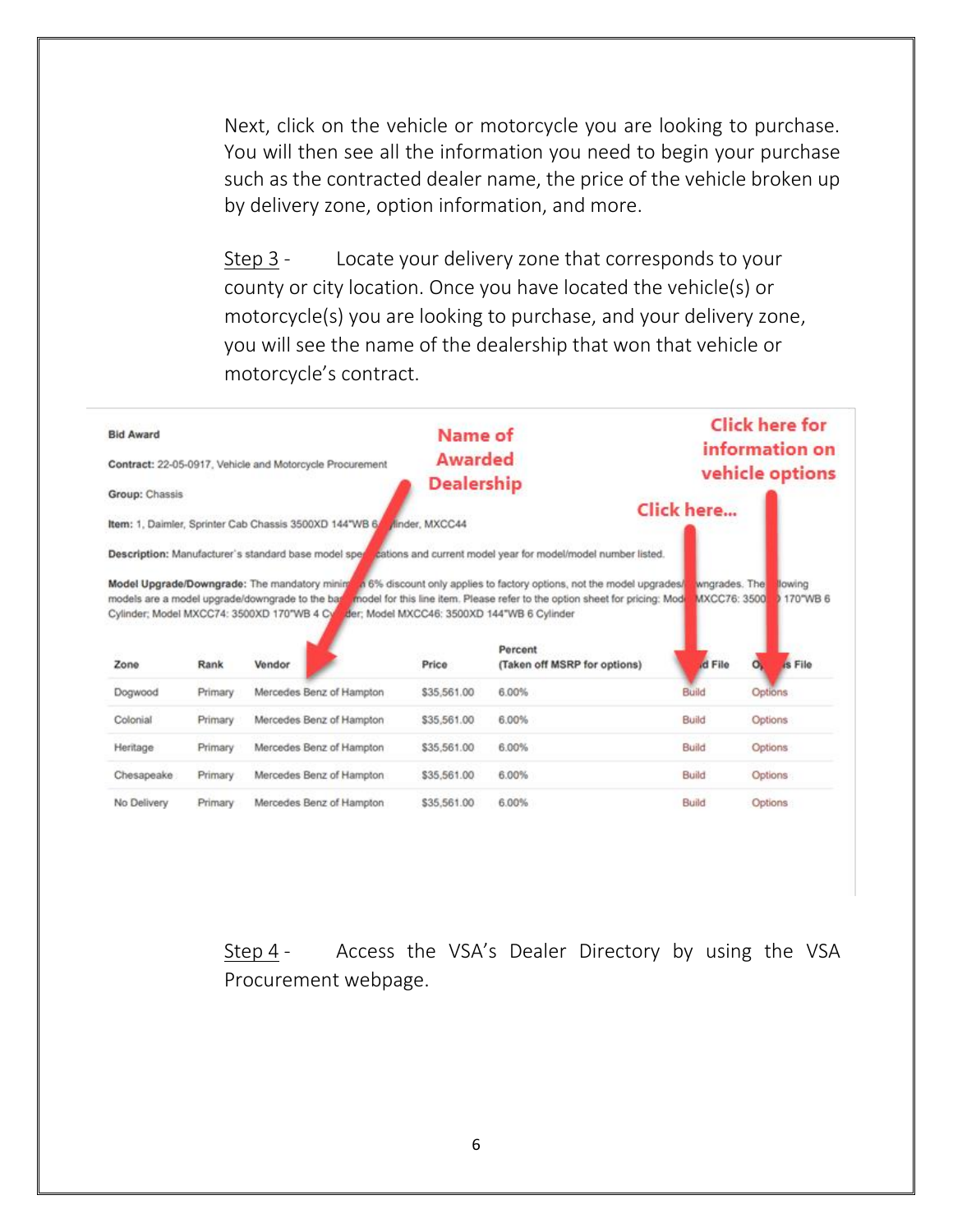For supporting documents, please click on the links below.



Step 5 - Contact the dealer for the vehicle(s) or motorcycle(s) you wish to purchase for your delivery zone to begin the purchasing process. All contact information is located under the Awarded Dealers tab, see above.

Step 6 - Issue your purchase order directly to the contracted dealer for the vehicle(s) or motorcycle(s) you wish to purchase and a copy to the Virginia Sheriffs' Association to [kmitman@virginiasheriffs.org.](mailto:kmitman@ncsheriffs.net) A copy of all purchase orders is due to the VSA within 10 business days once the purchase orders have been issued.

Question - Can a public body use this program if they choose leasing over purchasing the vehicles?

Answer - Yes! All leasing companies can use the Virginia Sheriffs' Association's Vehicle and Motorcycle Procurement Program. Please instruct the leasing company that you wish to use the Virginia Sheriffs' Association's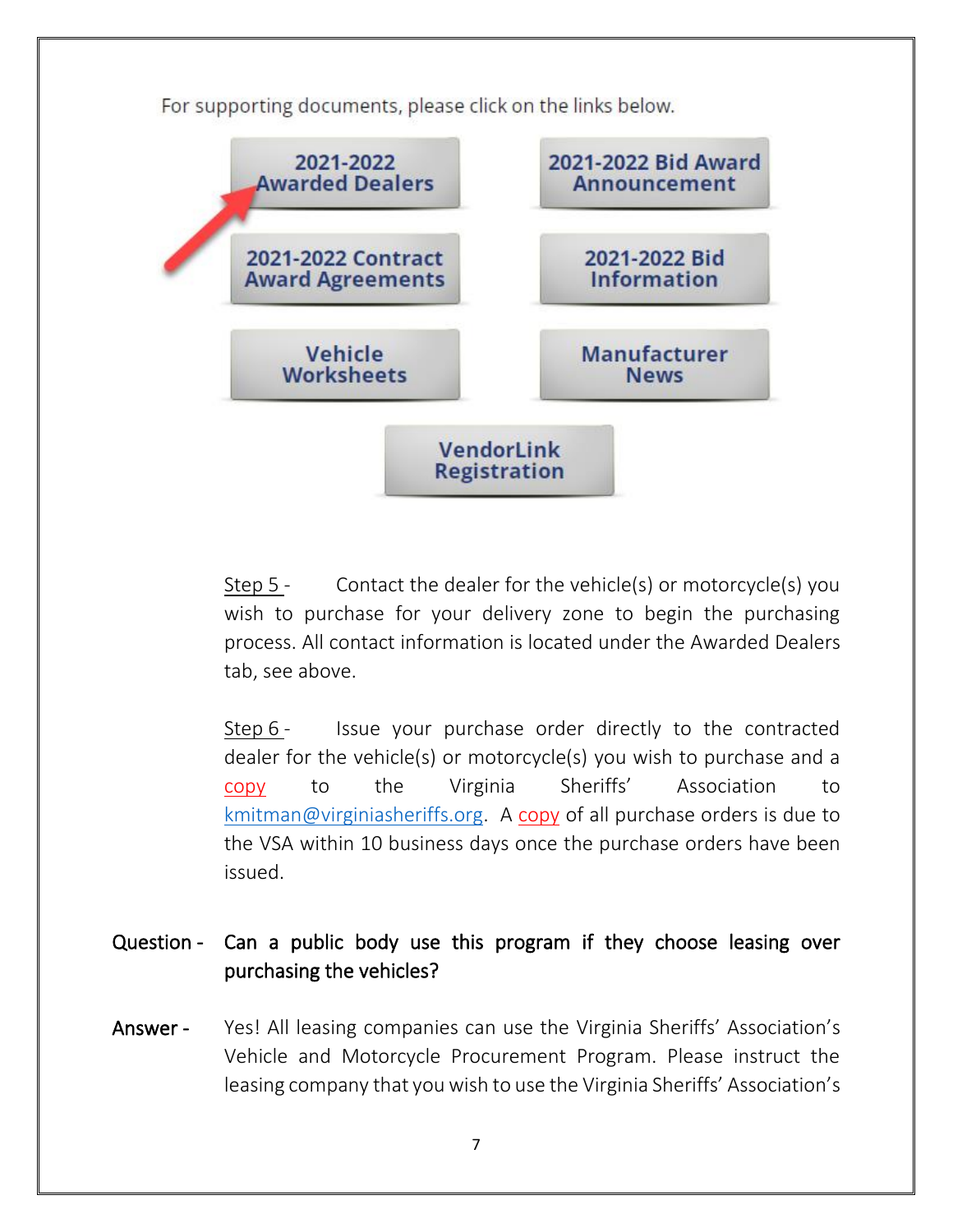Vehicle and Motorcycle Procurement Program. As well, please instruct the leasing company to issue a copy of the purchase order to the VSA.

- Question How can a public body learn more about the VSA's bidding processes, delivery instructions, requirements for the participating vehicle and motorcycle dealerships, and more on the VSA's Vehicle and Motorcycle Procurement Program?
- Answer The Virginia Sheriffs' Association has an official Terms and Conditions document that regulates the Program. A copy of the Terms and Conditions can be found by visiting the Association's Vehicle and Motorcycle Procurement website and clicking on the "Bid Information" block.

All contracted dealers have agreed to abide by all Terms and Conditions listed within this document. Contract Award documents including a Terms and Conditions Agreement Form can also be provided to you and your local public body.

For supporting documents, please click on the links below.